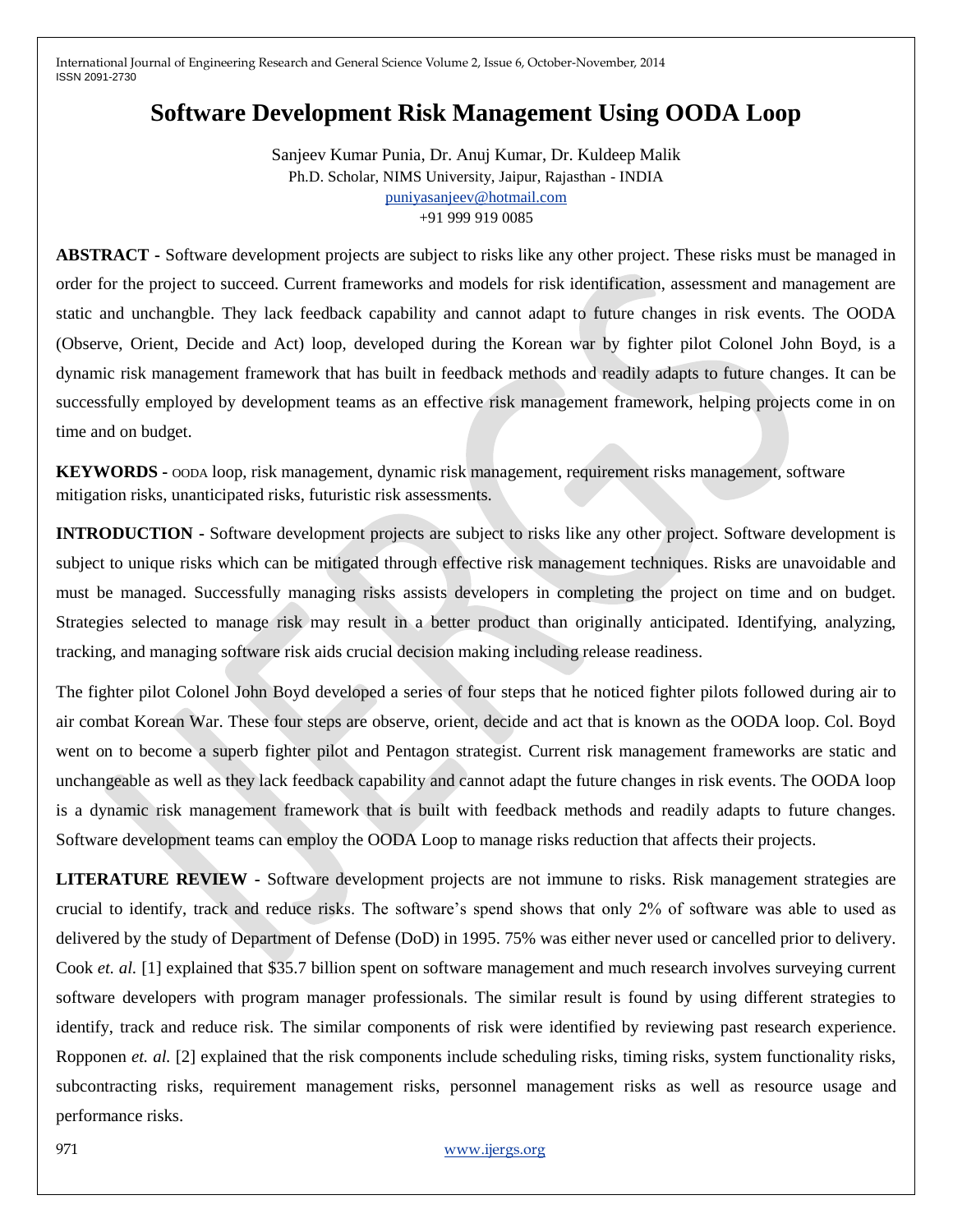The knowledge lacking of software suppliers adds an increased level of risk. Schinasi *et. al.* [3] stated that it poses a large problem to DoD as they mostly contracts it out and does very little of its own software development. Risks starts from changing requirements, lack of skills, fault technologies, gold plating and an unrealistic project schedule. According to Suresh Babu *et. al.* [4], gold plating developers develop a better requirement beyond the objective. Mohtashami *et. al.* [5] explained that, the development teams spread across a building, the country or even the world as companies grow. Distributed development teams add risk to software projects as they are not in a centralized location. According to Borland Software Corporation [6], collecting the requirements from stakeholders is very important but more important than that is continuing to request requirement, analyze and specify requirements to eliminate redundancy and avoid unnecessary risks. Cook *et. al.* [1] explained that requirements elicitation, analysis, documentation, verification, review, approval, configuration control and traceability should be incorporated into sound risk management procedures.

The identification and planning is the best way for risk reduction early in the development cycle. Leonard *et. al.* [7] explained that software development and inspections focus to avoid risks before introducing them into the project. The time, money and effort are used during the development process to mitigate the risks before beginning. Jørgensen [8] suggested that an increased identification of risks led to an over confidence and over optimism in estimating software development efforts. Stoddard *et. al.* [9] explained that company history, structure, processes and reward systems can facilitate the risk management process. The conceptualize requirements is a popular method for tracking, identifying and managing the requirement risks. Various model based requirement management approaches exist for better identification, tracking and managing requirements. In the past, models were not formally connected to software development such that there was no way to ensure programmers design decisions used in the mode.

Uzzafer [10] stated that a lot of factors as project characteristics, risk management team, risk identification approaches and project quality contribute and affect the level of project risk. Assessing the impact of project risk and residual performance risk provide a better understanding of effectiveness and adequacy for risk management techniques. The risk management capabilities play important roles in managing software projects either implemented in any fashion.

However, the conceptualization and development of risk management theories lags the requirements of practice. Bannerman [11] found in research studies that risk management practice lags the understandings of risk management such that current frameworks and models for risk identification, assessment and management are static and unchangeable. They lack feedback capability and cannot adapt to future changes in risk events. Sarigiannidis *et. al.* [12] stated that dynamic risk management frameworks provide futuristic assessments of risk events by coupling with static models that can enhance the project success. The software development projects are greatly benefited from model based requirements engineering as identifying, assessing, analyzing, verifying, tracking and managing requirements that reduce risk to software projects. A big research is not conducted that relates the OODA loop for risk management in the software development process. This work concerned mainly with agile software development. Steve Adolph [13] relates the OODA loop to agile software development and argues that agility depends on the tempo that iterate through that loop. The development speed depends on culture but not on methodologies or tools used.

972 www.ijergs.org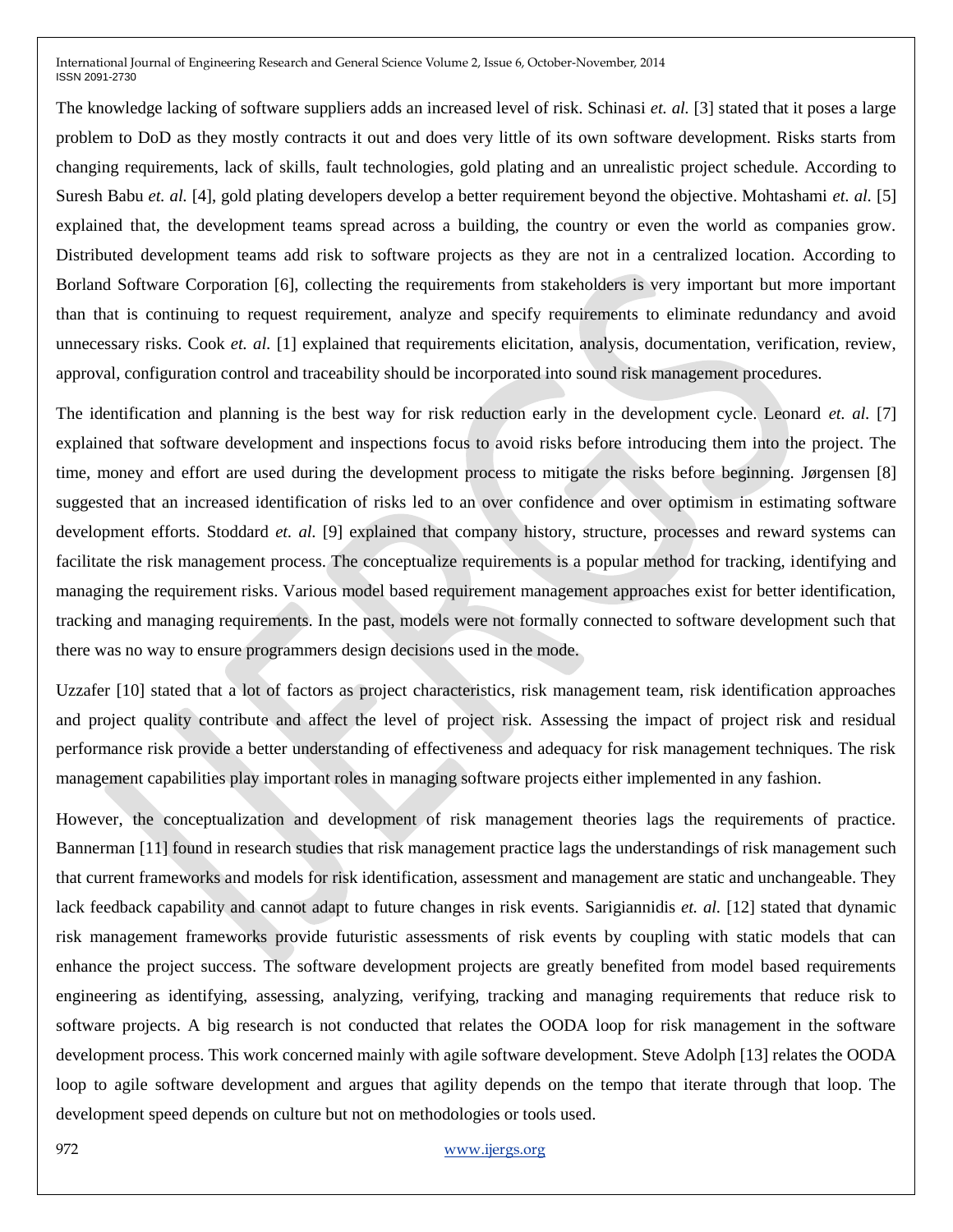This paper is primarily an introduction to the OODA loop and agile software development. It briefly outlines the fitting of OODA loop with the notion of agile software development and proposes research opportunities. Ullman [14] explained the use of OODA loop to business and product development. He specifically explained the get stuck of business and product development teams where action never occurs. He also explained that the guidelines to unstick the OODA loop for making decisions and taking action.

**Colonel John Body's Loop -** Colonel John Boyd was an air force fighter pilot and brilliant military strategist in United State. During the Korean War, Boyd observed a cycle of four actions that pilots took during combat and named these actions OODA loop. He explained that pilots with OODA loop are faster than others dominate dogfights. The pilots without OODA loop forces constantly re-observe and re-orient themselves. OODA loop prevents the pilot from making decisions and taking action to gain the upper hand. The OODA loop is composed of four steps: observe, orient, decide and act as shown below.



Development teams cycle through these steps repeatedly. In OODA loop, observation phase deals with collection of data for situation and surroundings. Orientation phase is the analysis of data to form a mental perspective. The decision phase chooses a specific course of action based on gathered and analyzed data. Action phase is the physical act of executing the decision. The results of the action should be observed and the cycle repeats till the completion of the requirements.

Although OODA loop created for air to air combat fighter pilots but it applies to risk management for software development also. As fighter pilots apply the OODA loop to manage risk in combat same way stakeholders, project managers and developers apply the OODA loop for prevention of crash and burn in software projects. The OODA loop also assist to manage scheduling and timing risks, system functionality risks, subcontracting risks, requirement management risks, resource usage and performance risks as well as personnel management risks.

**The OODA Loop and Software Development Risk Management: Observe -** The first step in risk management is to identify or observe the risks so failing to identify risks can drastically harm software projects. There are four factors that influence observations in the OODA loop that include outside information, unfolding circumstances, unfolding interaction with environment and implicit guidance with control. These factors are external to the loop and assist developers and project managers with risk identification by combining them. Outside information is required for effective risk management. Software developers must receive absolute information from stakeholders because eliciting requirements from stakeholders is time consuming.

973 www.ijergs.org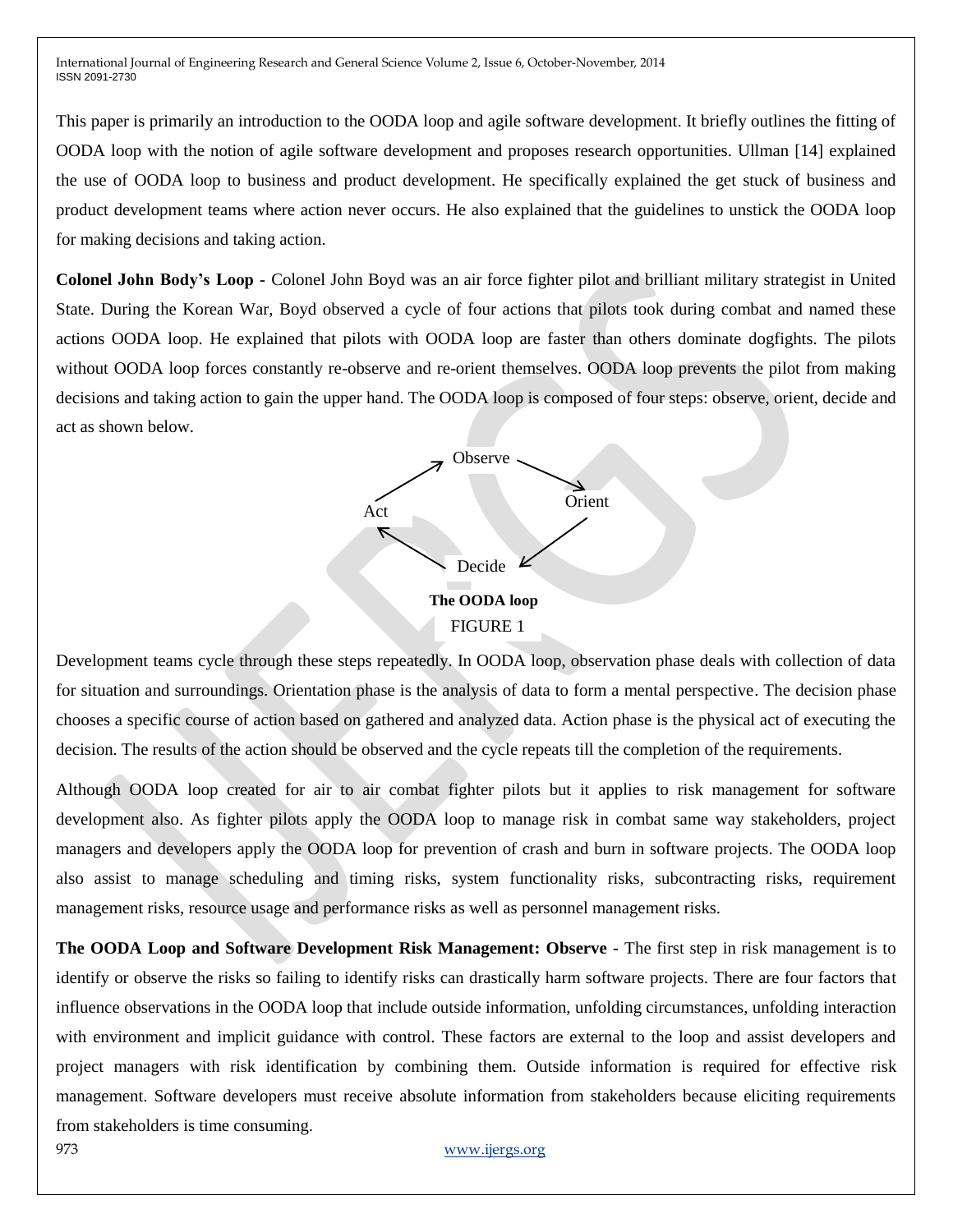Early care should be taken for identifying all classes of stakeholders from all involved organizations. The development can be complicate after missing a stakeholder requirement. The unfolding circumstances can change the risk posture in requirement identification, design, development or test during development. One source of requirements creep is the failing of capture requirements during the requirements identification phase. The cost and effort increases in integrating new requirements as development progresses. Even more costly is to fix the bugs as development progresses.



## FIGURE 2

Apply the OODA loop on a small scale is a good practice when new requirements or even coding bugs are identified. The development teams must ensure the working of each component works as intended during the development progresses and components completion. The components may have unexpected consequences during interfaces. These side effects may be mitigate through careful planning and design. Interaction with the environment is also critical in developing software for a system. The OODA loop is feed with implicit guidance and control at each stage. It is especially crucial during observation to identify and plan for direct orders, key performance parameters, laws and regulations.

**Orient -** The input of orient phase is the generated information from the observation's first step of the OODA loop. The orientation aligns observed information into a well defined, logical manner to take decisions more readily. During this stage, risks must be assessed based on probability of occurrence and the potential impact. Based on calculated composite risk indices many risks can be ranked. The severity of the risk is proportional to composite risk index. Col. Boyd identified five factors those contribute the orientation of the pilots based on observed information. These five factors include cultural traditions, new information, analysis and synthesis, previous experiences and genetic heritage. The relationships between the five factors are shown below.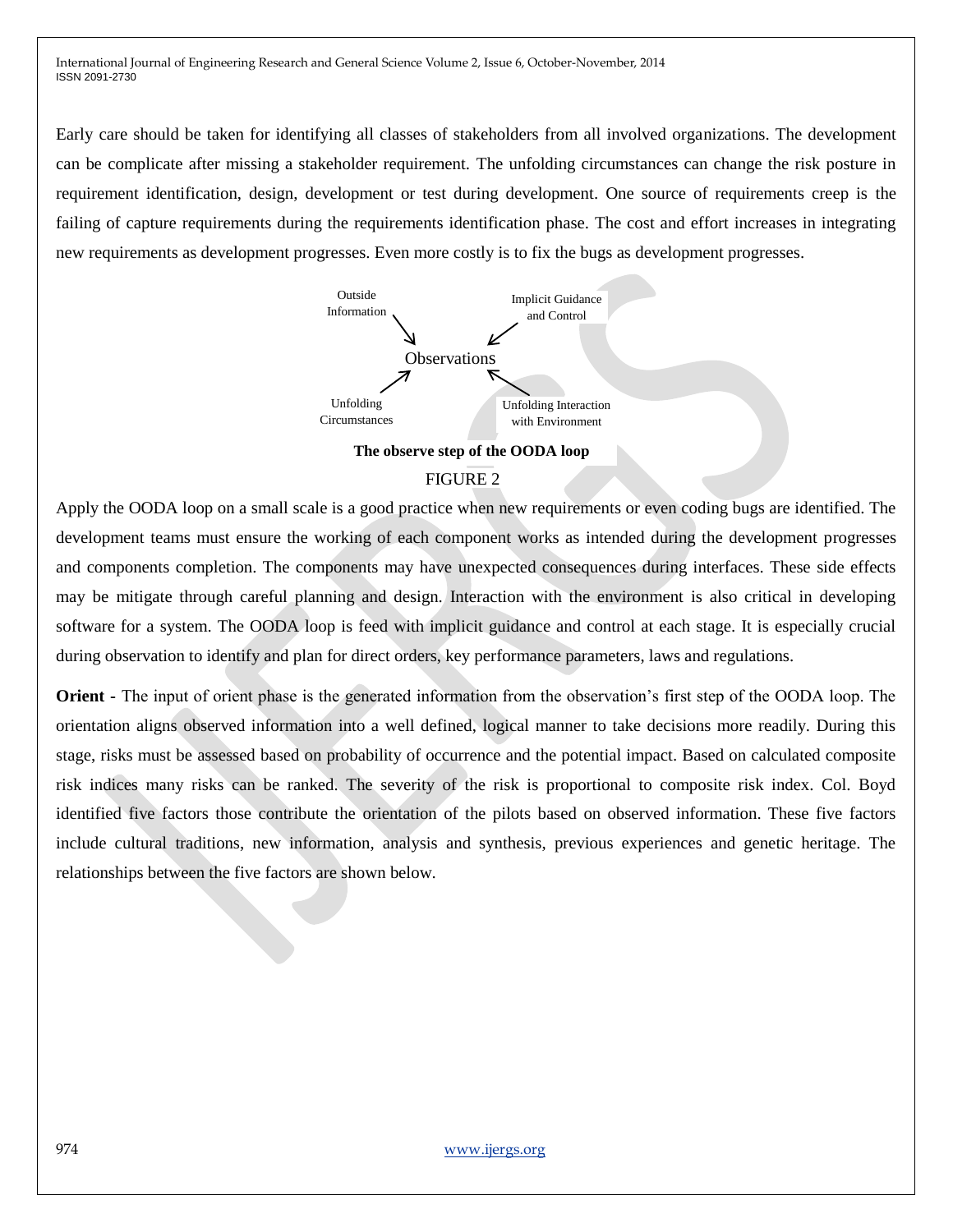

**Factors influencing the orient step of the OODA loop**

#### FIGURE 3

The data, requirements, systems and circumstances change that leads to new information the team can use to identify and orient the project to manage risks. This factor is actually a mini observe step built within orientation step. It is a reminder for teams to constantly absorb new information and watch for unanticipated risks. The analysis and synthesis is a no brainer while information and observations are useless without analysis. Analyze the identified risks allows teams to determine appropriate and effective risk management techniques. Software can be analyzed for functionality, bugs and completeness that can be synthesized and tested. The three factors as cultural traditions, genetic heritage and previous experiences are very similar to each other for risk management of software development projects.

The cultural traditions refer to the culture and traditions of the organization. The team or organization may have a preference for one software development or requirements model. The genetic heritage describes the management of projects and risks for developers and stakeholders in software project. Development teams and project managers rely on previous experiences to identify and manage risks in current projects. The past successfully or unsuccessfully completed project risks may affect current projects also so team members use past project experience to understand the tracking and mitigating of current risks.

**Decide -** The development team chooses the risk management strategy after identification and analysation of risk with orientation of project goals. Additional implicit guidance, risk action plans and contingency plans turns into a problem during this phase. The risk can be decrease greatly by the ability to identify, analyze, monitor and track requirements and project status through the development lifecycle. It is much easier to plan and integrate requirements at the beginning of the software development cycle. The cost and effort to implement new requirements, makes changes and fix bugs increases as software development progresses. Feedback from decisions flows back to the observation step. The risk management strategy chosen may affect the project schedule or budget and it may change although it might accomplish the same function. The benefit of effectively managing requirements is based on the working of software feedback occurrence when decisions are made that allow quick iteration through the OODA loop.

**Act -** Execute phase starts after the decision of risk management strategies. The risk management is not a quick process but risks can be managed by quick fed back in the observation stage. In this we have to check the operation of software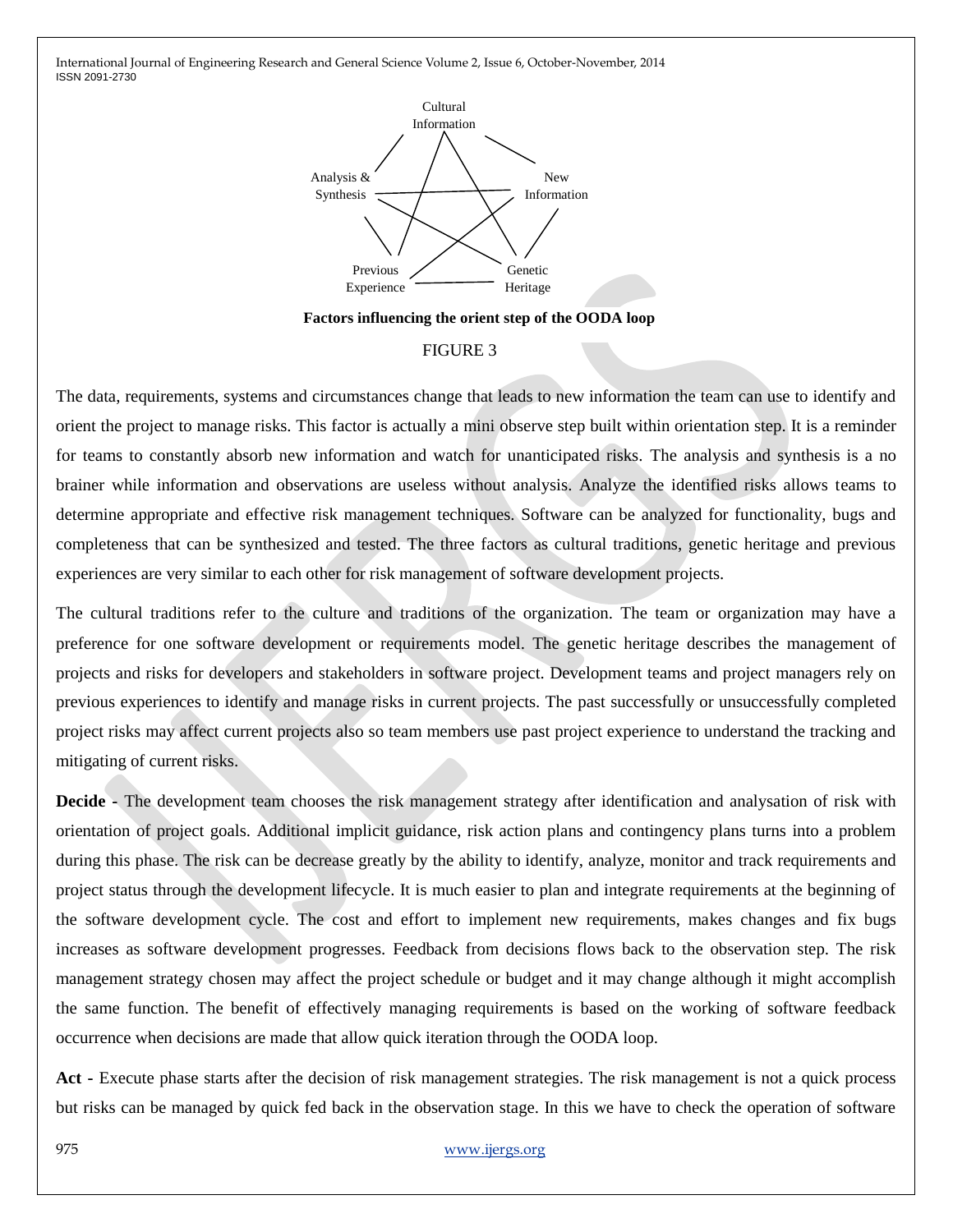components with it indentation and further to check the development to tweak the software or correct bugs that ensure stakeholders happiness with the progress and results. The additional risk is added as requirements begin changing and requirement creep sets. The risks should be tracked and the results of the risk management strategies recorded and shared. Team members and stakeholders need to know the status of their project. Another iteration of the OODA loop is performed if the risk is not reduced as anticipated.

**The loop -** All combined four steps with influencing factors are shown below. The OODA loop is not a once through framework for risk management and it applied repetitively throughout the entire software development cycle. Risks remain in the project development till project completion. Teams should not get stuck into observing and orienting to risks and development status and must be decide and act on observed information.

The decision and action stages feedback flows back to the observation stage. Continually observe the results of team decisions and actions. Repetitive iterations of the OODA loop will reduce software project risks and increase the likelihood of completion on time and within budget.



## FIGURE 4

**CONCLUSION** - The OODA loop is a tool for effective risk management like all projects. Software projects also have the risk so software project teams can use the OODA loop as a risk management framework. Each step helps developers and project managers to identify, track and manage risks. Due to the cyclic nature of the OODA loop, multiple iterations can be applied to the project as risks evolve over time. Successful implementation of the OODA loop assists project managers in completing their projects within budget and on time. We plan to use the OODA loop as a risk management framework for a software project in the future. We will try to test its effectiveness over the course of the project. Each identified risk will be tracked and all observations, decisions and actions will be recorded.